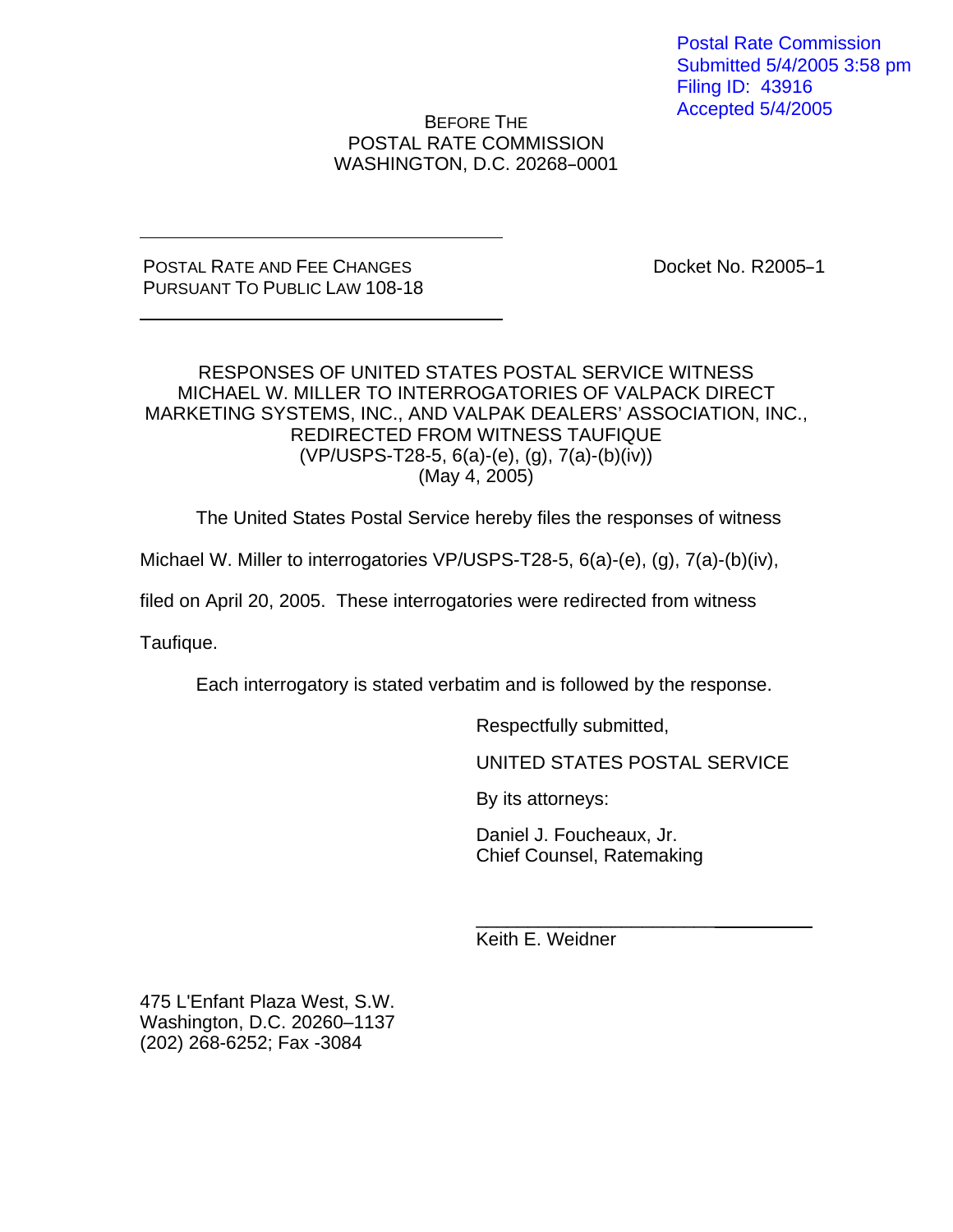# **VP/USPS-T28-5.**

- a. Please refer to VP/USPS-T28-3. For the 19.729-cent mail processing cost for Standard Regular Basic presort flats, referenced therein, please confirm that the source is the "CRA ADJ UNIT COSTS" sheet of the file STANDARD.XLS in library reference USPS-LR-J-61 of Docket No. R2001- 1, and that it is the sum of (i) a "Non Worksharing Unit Cost" of 4.003 cents and (ii) a "Worksharing Related Unit Cost" of 15.726 cents. If you do not confirm, please provide the appropriate figure and give the source.
- b. Please confirm that the updated figure for the 19.729-cent mail processing cost for Standard Regular Basic presort flats, referenced in preceding part a, is 26.468 cents, **34.2 percent higher than the current cost**, and is found on the first sheet in file STANDARD FLATS PRC.xls of library reference USPS-LR-K-102. If you do not confirm, please provide the appropriate figure and give the source.

# **RESPONSE:**

The cost estimates discussed in VP/USPS-T28-3 were from my Docket No. R2001-1 testimony (USPS-T-24). Those estimates were used to support rate design and final adjustments as discussed in Section I of USPS-T-24. In contrast, the estimates provided in the instant proceeding only support final adjustments as discussed in the purpose of my testimony (USPS-T-19, Section I).

(a) Confirmed.

(b) Not confirmed. The Test Year 2003 19.729-cent cost estimate for Standard Mail nonautomation basic flats was calculated in Docket No. R2001-1, USPS-LR-J-61, page 69, and was developed using the Postal Service's volume variability cost methodology. In the instant proceeding, the Test Year 2006 cost estimate for Standard Mail nonautomation flats (using the Postal Service's cost methodology) is 23.148 cents and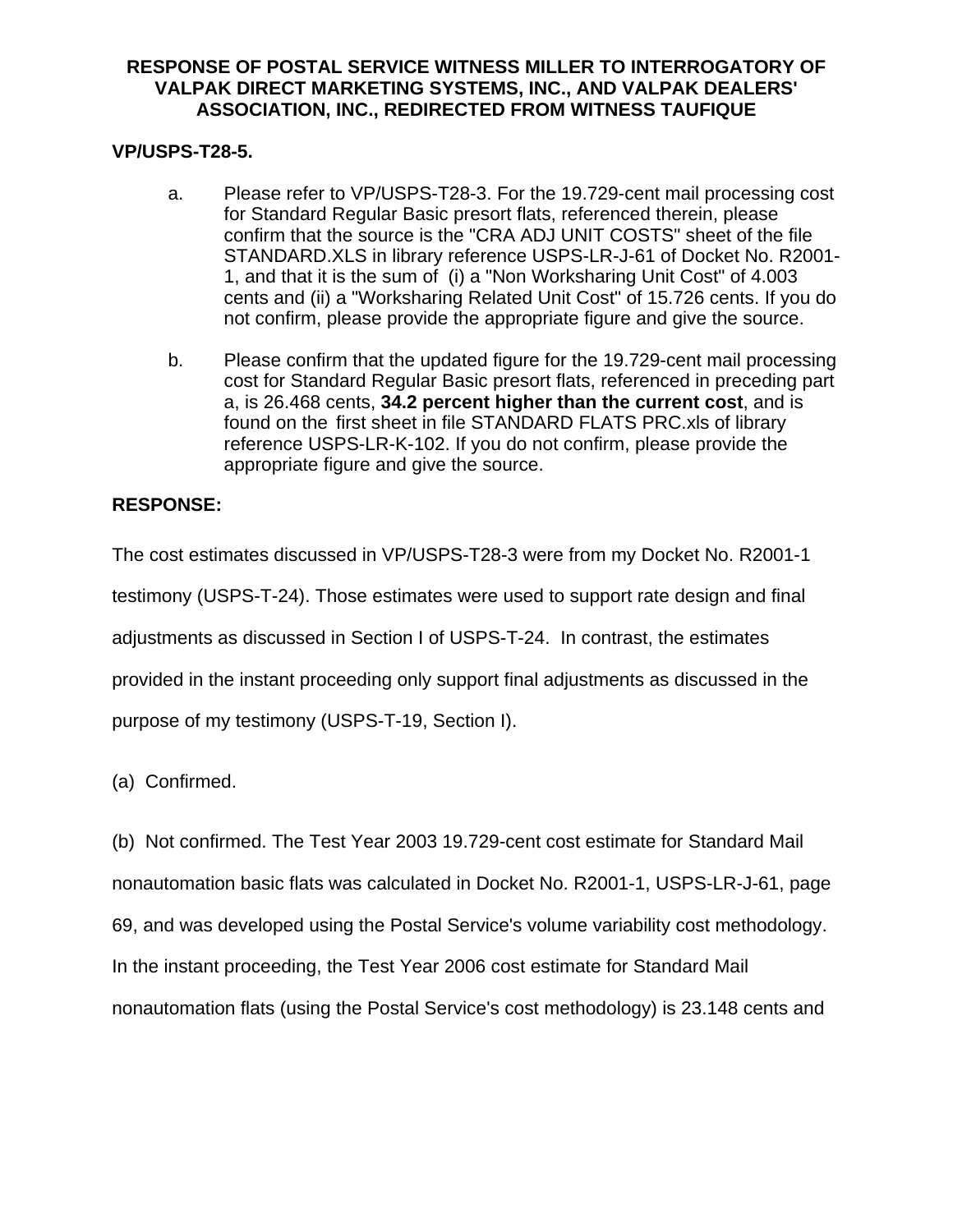can be found in USPS-LR-K-43, page 69. This figure represents a 17.3-percent

increase over the estimate developed in Docket No. R2001-1.

The PRC version of the cost estimates for Docket No. R2001-1 and Docket No. R2005-

1 are 22.370 cents (USPS-LR-J-85, page 69) and 26.468 cents (USPS-LR-K-102, page

69), respectively. Using these figures, the increase is 18.3 percent.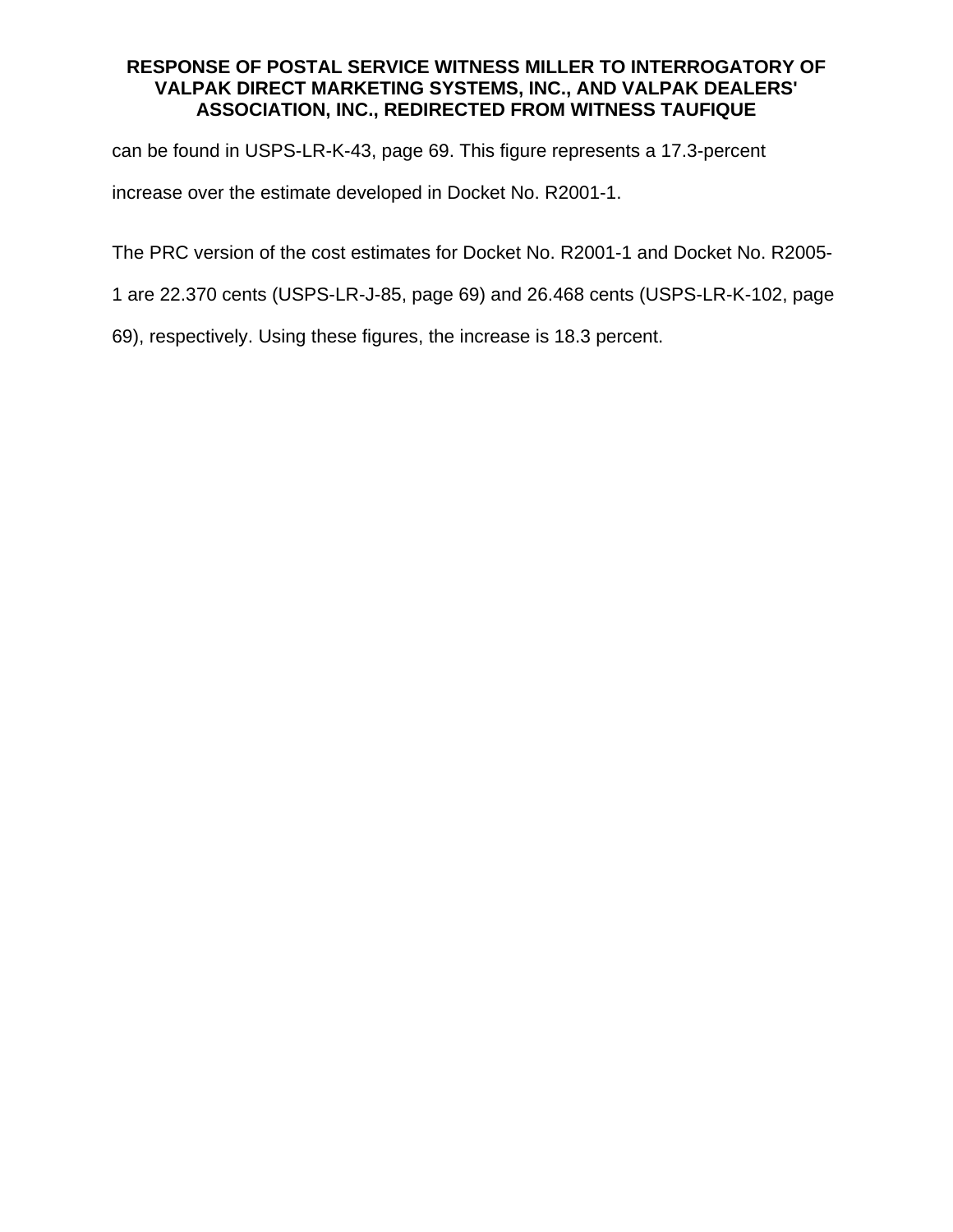**VP/USPS-T28-6.** Regarding the 4.003-cent non-worksharing unit cost of processing Standard Regular Basic presort flats in VP/USPS-T28-5, part b.

- a. Please describe the nature of what the cost measures.
- b. Please explain why the 4.003-cent cost is not related to worksharing.
- c. Assume that the rate for basic, non-prebarcoded, minimum-per-piece flats, which is currently 34.4 cents, were to be reduced and resulted in a volume increase in line with the appropriate elasticity. Please state whether you would expect the cost of each additional unit of volume to reflect any part of this 4.003 cents, and explain why you come to the conclusion you do.
- d. Please explain whether the 4.003-cent cost figure is designed to be a marginal cost. If it is not, please explain the nature of the costing concept which it embodies.
- e. Please explain what worksharing the 4.003 cent figure is not sensitive to, describing the specific nature of the work that may (or may not) be shared.
- g. Please explain whether mailing a flat, as opposed to an identically prepared and entered letter, causes the Postal Service to do work that could have been done by the mailer.

\*\*\*\*\*

# **RESPONSE:**

The cost estimates discussed in this interrogatory were from my Docket No. R2001-1 testimony (USPS-T-24). Those estimates were used to support rate design and final adjustments as discussed in Section I of USPS-T-24. In contrast, the estimates provided in the instant proceeding only support final adjustments as discussed in the purpose of my testimony (USPS-T-19, Section I).

In Docket No. R2001-1, the cost pool classifications were discussed in USPS-T-24,

Section III.B.1. It should be noted that the cost pool classifications do not have the

impact on the flats cost estimates that they do on the cost estimates developed in other

studies. For example, First-Class Mail presort letters have an established cost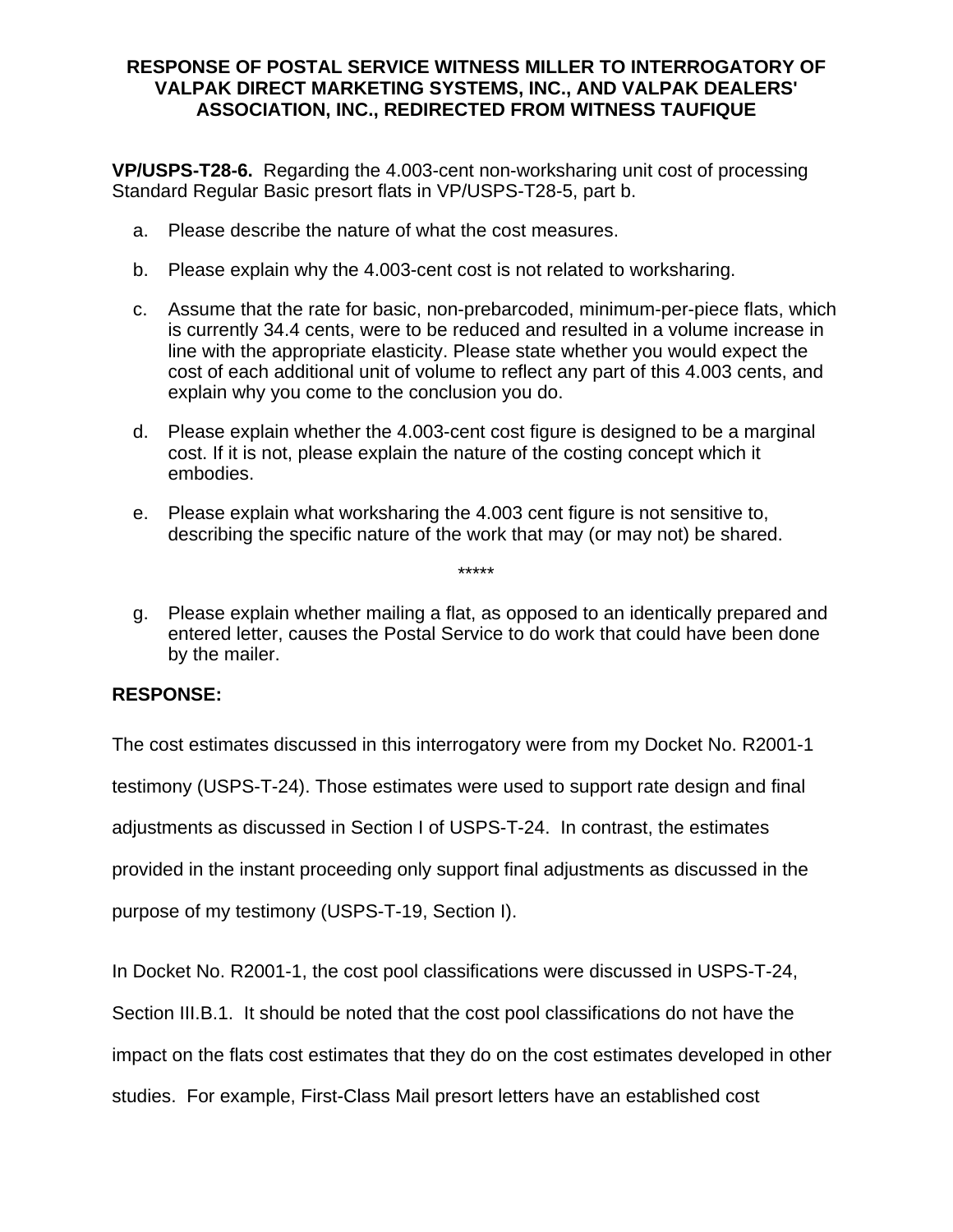benchmark, Bulk Metered Mail (BMM) letters, to which the rate category cost estimates are compared during the development of the worksharing related savings. The specific cost pool classifications for First-Class Mail presort letters can affect the savings results.

In contrast, the flats cost studies only include total mail processing unit cost estimates by rate category. In previous cases, those total cost estimates were relied upon by the pricing witnesses during rate design. Worksharing related savings estimates have not historically been calculated for flats rate categories. Even if the non-worksharing related fixed cost pools were all reclassified as worksharing related fixed, the total mail processing unit cost estimates by rate category would not change.

(a) The Docket No. R2001-1 Standard Mail Regular flats cost pools can be found in USPS-LR-J-61, page 71. The cost methodology used to develop those cost pools and the operations which were mapped to those cost pools can be found in USPS-LR-J-55. Descriptive information can also be found in USPS-LR-J-1.

(b) The costs mapped to those cost pools represented operations that were determined not to be influenced by the presorting and prebarcoding of flat-shaped mail, which was the focus of the cost models.

(c) I am unable to provide a response to this question, because in my view the situation is much more complicated than this question suggests. A price change could influence other factors, such as mail characteristics, which would also affect costs. In addition, wage rates generally increase over time, while flats technology enhancements would result in cost decreases over time. Finally, I have not conducted any analyses that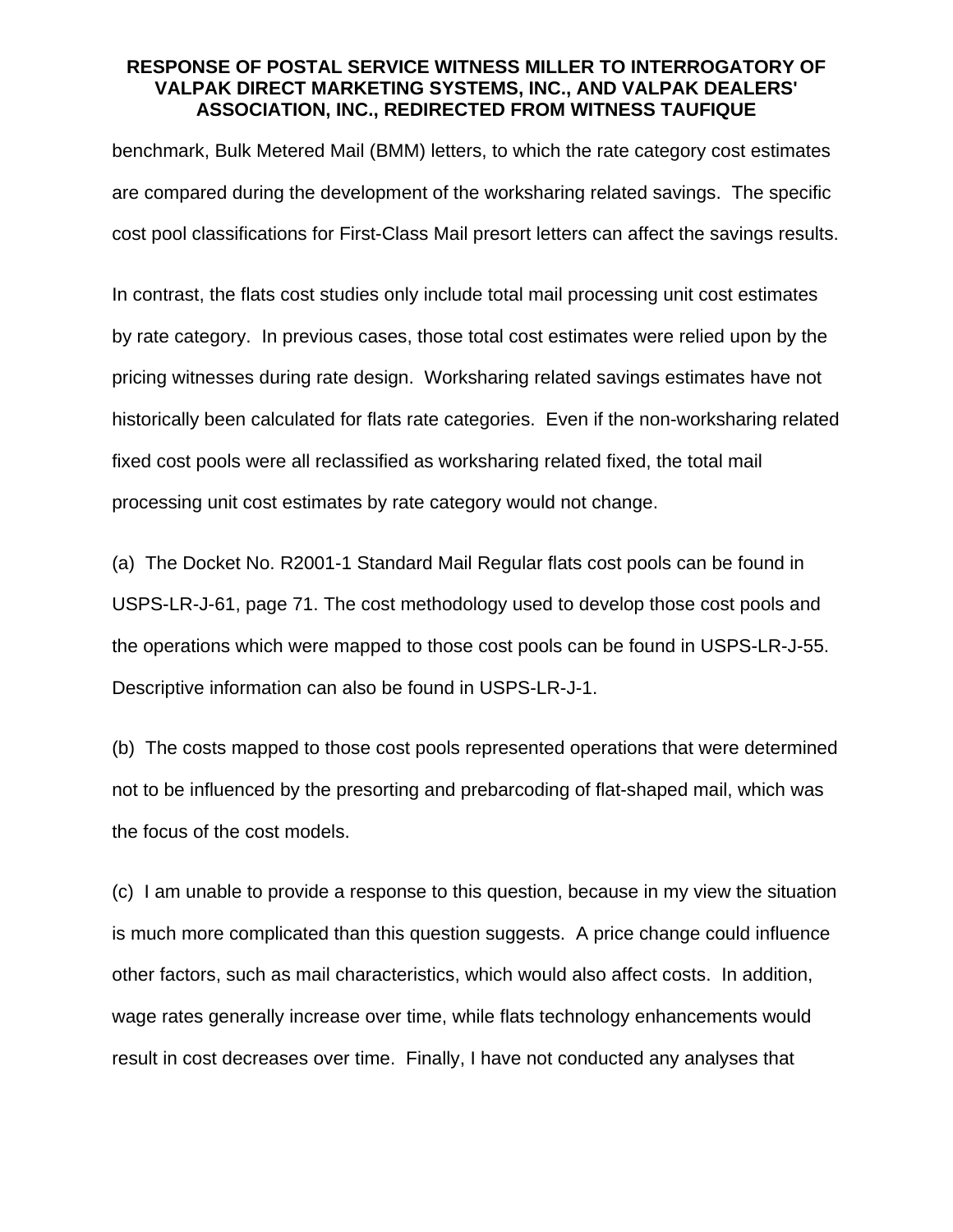attempt to determine how prices and subsequent volume changes affect unit costs over time.

(d) The cost data found in Docket No. R2001-1, USPS-LR-J-61, were designed to estimate marginal costs, in the sense that the productivity data used in the analysis represented marginal productivity figures that were adjusted using Postal Service volume variability factors. The mail processing unit costs by shape were also developed using volume variability data.

(e) The purpose of the cost models was to isolate the effects of mailer presorting and prebarcoding efforts. Other worksharing activities, such as dropshipping, were covered by other postal witnesses.

(g) I am unable to provide a response to this question. I imagine that whether any particular mailer chooses to engage, or not engage, in any particular "work that could [be] done by the mailer" is influenced by a variety of factors concerning mailer operations, of which I am not an expert.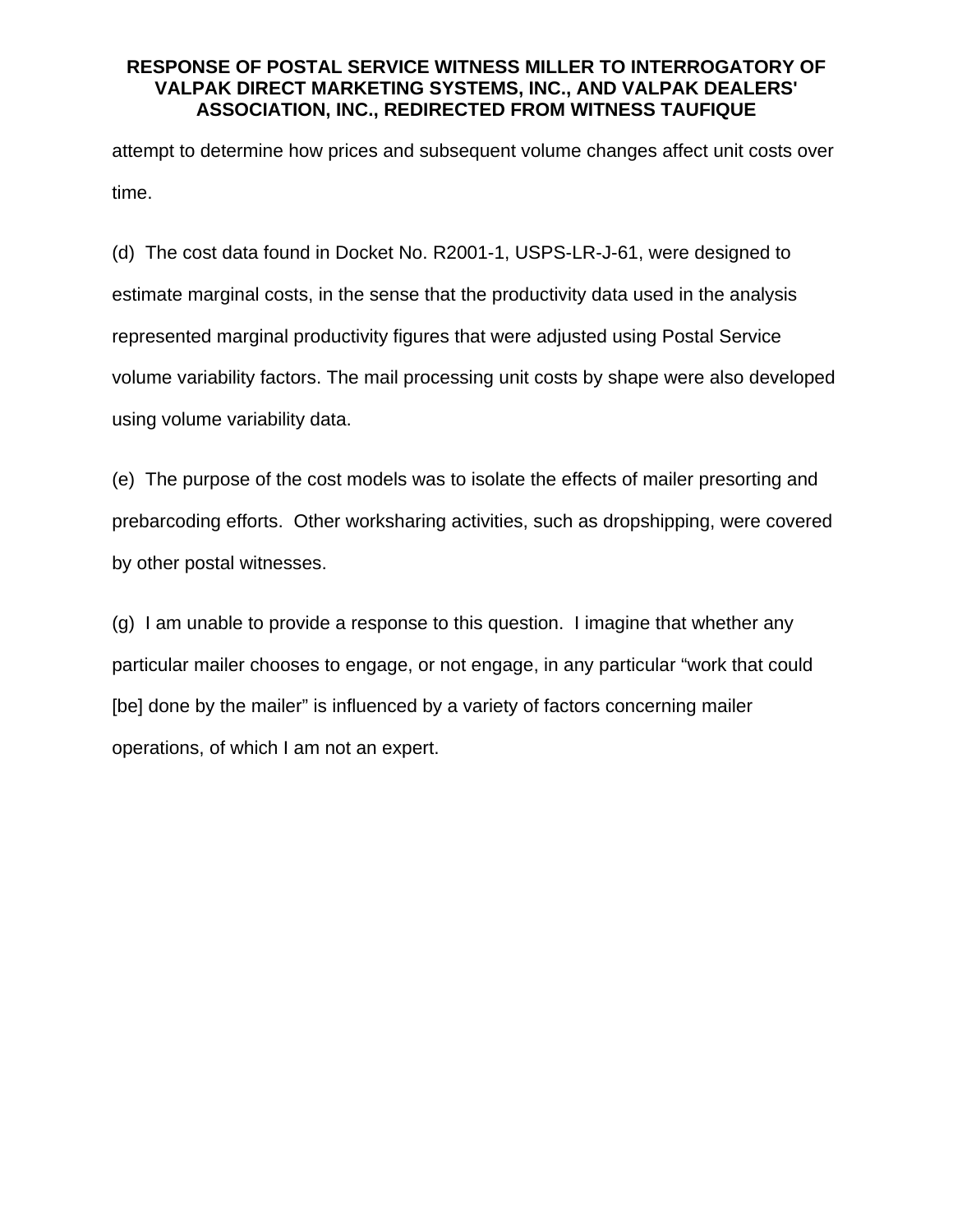# **VP/USPS-T28-7**

- a. For the 15.726-cent worksharing-related unit cost referenced in VP/USPS-T28-5, part a, please confirm that, according to library reference USPS-LR-J-61 in Docket No. R2001-1, it is equal to a model unit cost of 15.329 cents times a Cost and Revenue Analysis ("CRA") adjustment factor of 1.023 plus a worksharing related fixed cost of 0.047 cents. If you do not confirm, please provide the appropriate figure and give the source.
- b. For the model unit cost of 15.329 cents referenced in preceding part a, please provide a narrative description of the nature of this cost and answer the following questions.
	- (i) Is this 15.726-cent worksharing-related unit cost an estimate of a marginal cost? If not, please explain the costing concept that guides this estimate.
	- (ii) Is this 15.726-cent worksharing-related unit cost constrained or limited in any way? If yes, please explain each constraint and the reason for it.
	- (iii) If the associated rate for basic, non-prebarcoded, minimum-perpiece flats, which is now 34.4 cents, were to be reduced and the volume were to increase in line with the elasticity, please explain whether you would expect the 15.726-cent figure to increase on a per-additional-unit basis.
	- (iv) Is this 15.726-cent worksharing-related unit cost specifically designed or estimated to relate to any particular concept of worksharing? If so, please specify the piece of work that may or may not be shared.

# **RESPONSE:**

The cost estimates discussed in this interrogatory were from my Docket No. R2001-1

testimony (USPS-T-24). Those estimates were used to support rate design and final

adjustments as discussed in Section I of USPS-T-24. In contrast, the estimates

provided in the instant proceeding only support final adjustments as discussed in the

purpose of my testimony (USPS-T-19, Section I).

(a) Confirmed.